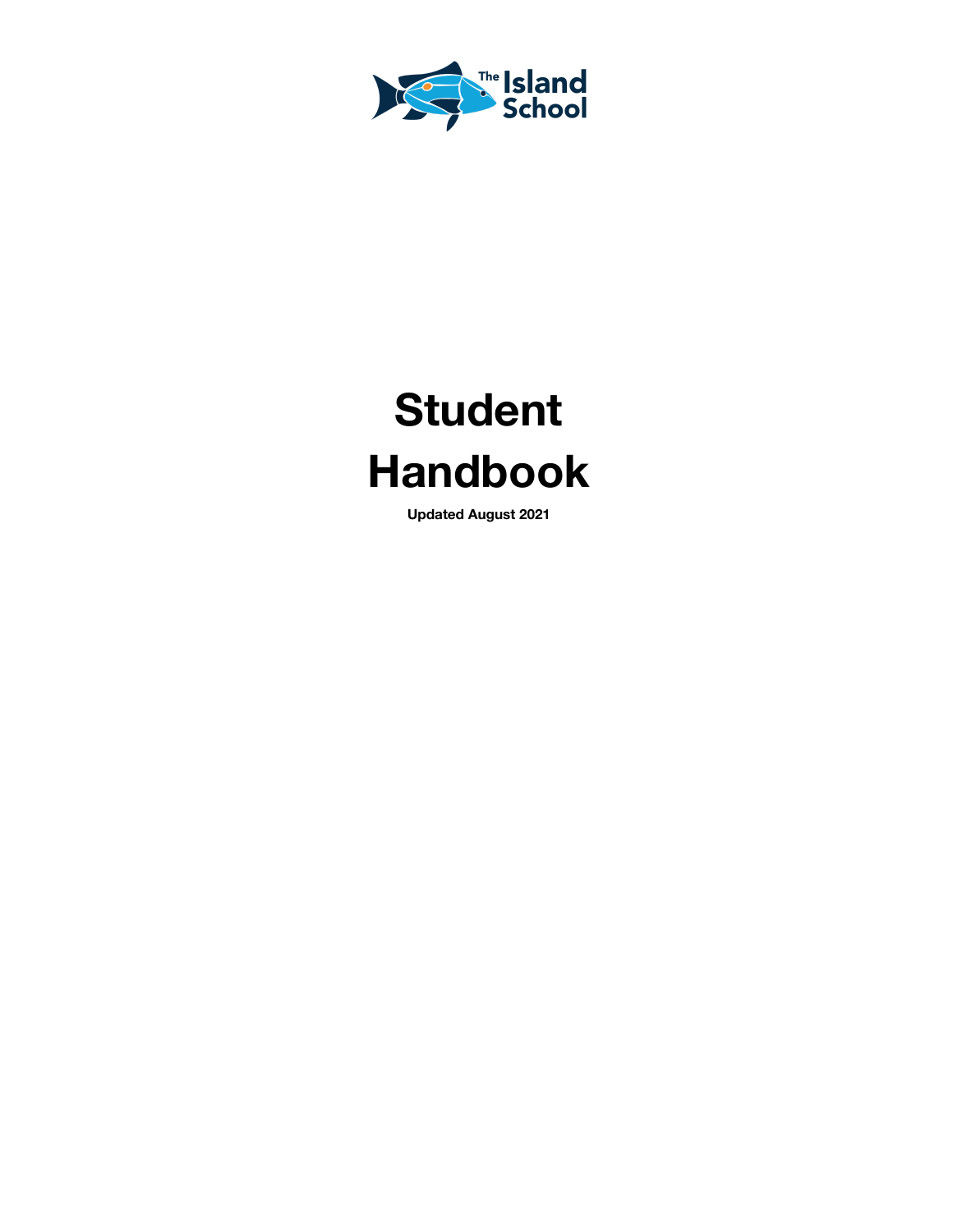

Dear Students & Families,

Congratulations on your acceptance and welcome to The Island School! Challenge, adventure, self-knowledge and community connections await you on Eleuthera. You are about to embark on an expedition to a new and amazing world that will challenge you intellectually, emotionally, and physically. The rigorous academic program is designed to develop you into a more active participant in the discovery process. For example, you will be involved in authentic scientific research that will teach you how to investigate and effect solutions to real-world problems. Consequently, your work at The Island School moves far beyond the quest for a final grade. As a member of this small community, you will have an opportunity to lead others and to contribute to the ongoing development of our great school. At all times, you will be immersed in the environment—paddling your sea kayak into the wilderness, looking through the lens of your mask at the magical world beneath the sea, or gaining an understanding of the development of Eleuthera and The Bahamas through connecting with local people and communities.

The Island School experience has proven to be a catalyst for tremendous personal growth. You will come to learn as much about yourself as the world around you. There is much to be excited about, and we are very eager to meet you and learn alongside you. Please take the time to read through this handbook carefully. Do not hesitate to contact us if you have any questions. Once you arrive here, we will discuss the material presented in this handbook. Again, congratulations and thank you for accepting the challenge.

Onward Together,

Sam Kosoff Semester Director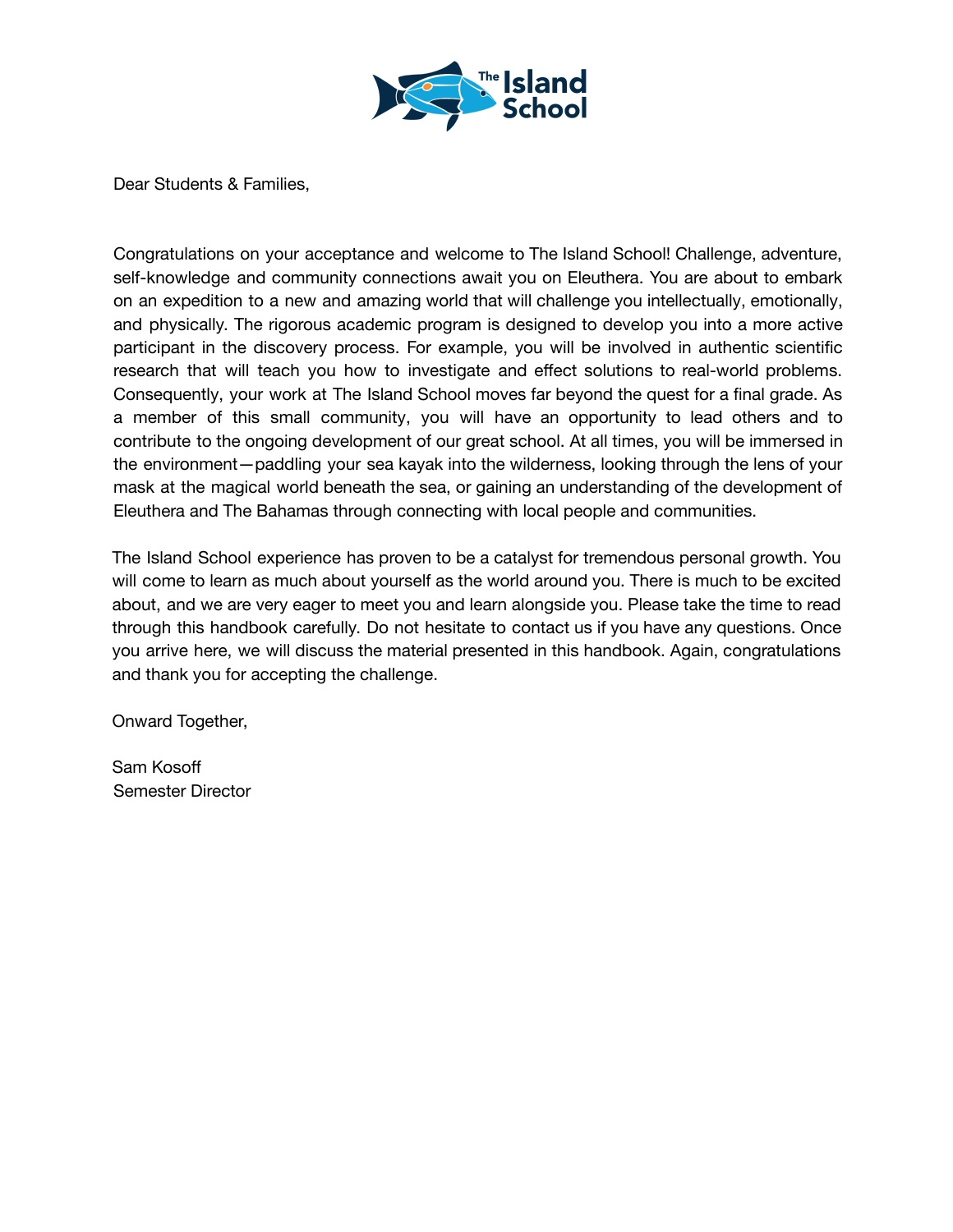

#### **INTRODUCTION**

This handbook is designed to outline the rules and policies of The Island School and to introduce students and parents to life at our school. The Island School community depends on the pillars of respect, responsibility, integrity, and trust. Students are trained to act responsibly in a wilderness environment and to care for each other as a community. Safety is the top priority for everyone at the School. **\*Please note that items with an asterisk are under review given evolving COVID-19 protocols.**

## **WHAT IS THE ISLAND SCHOOL?**

The Island School Semester is a 14-week academic program for high school sophomores and juniors on the island of Eleuthera in The Bahamas. The semester program consists of the following central components: academic classes; outdoor and physical education programs; cultural programs; and self-awareness and leadership development. The academic program includes coursework in Human Ecology, Literature and Writing, Mathematics, Environmental Art, Histories, Applied Scientific Research, and Marine Ecology. The coursework is augmented by outdoor and physical education programming, including SCUBA diving and sea kayak expeditions, and cultural programming like Community Outreach, and Down Island Trips. Time is also allotted for leadership training. Students live on campus in open-bay dormitory buildings. They learn to negotiate close community living and are responsible for clean-up and campus duties. Life at The Island School is fast paced and rigorous. Through academic, social and physical challenges, students discover much about themselves, each other, and this remote, beautiful place where they are living.

#### **ACADEMICS**

The educational philosophy of The Island School is based on students asking and often answering their own questions. Such a style allows for growth and maturation, presses students to apply specific skills they are learning in the classroom to solve problems, and helps develop a tolerance for uncertainty.

Credit offered—The Island School offers high school credit in each Research (science), Literature and Writing (English), Mathematics (math), Histories (history), Marine Ecology (science/physical education), Land and Environmental Art (studio art), and Morning exercise (physical education). Sending schools typically preview The Island School curriculum to help students plan their overall course of study to meet their own graduation requirements and review work completed at The Island School when students return from their semester away. The portfolio of work that students compose during the semester is a key resource for this process. Responsibility lies with the student to follow through with coursework they may miss while attending The Island School.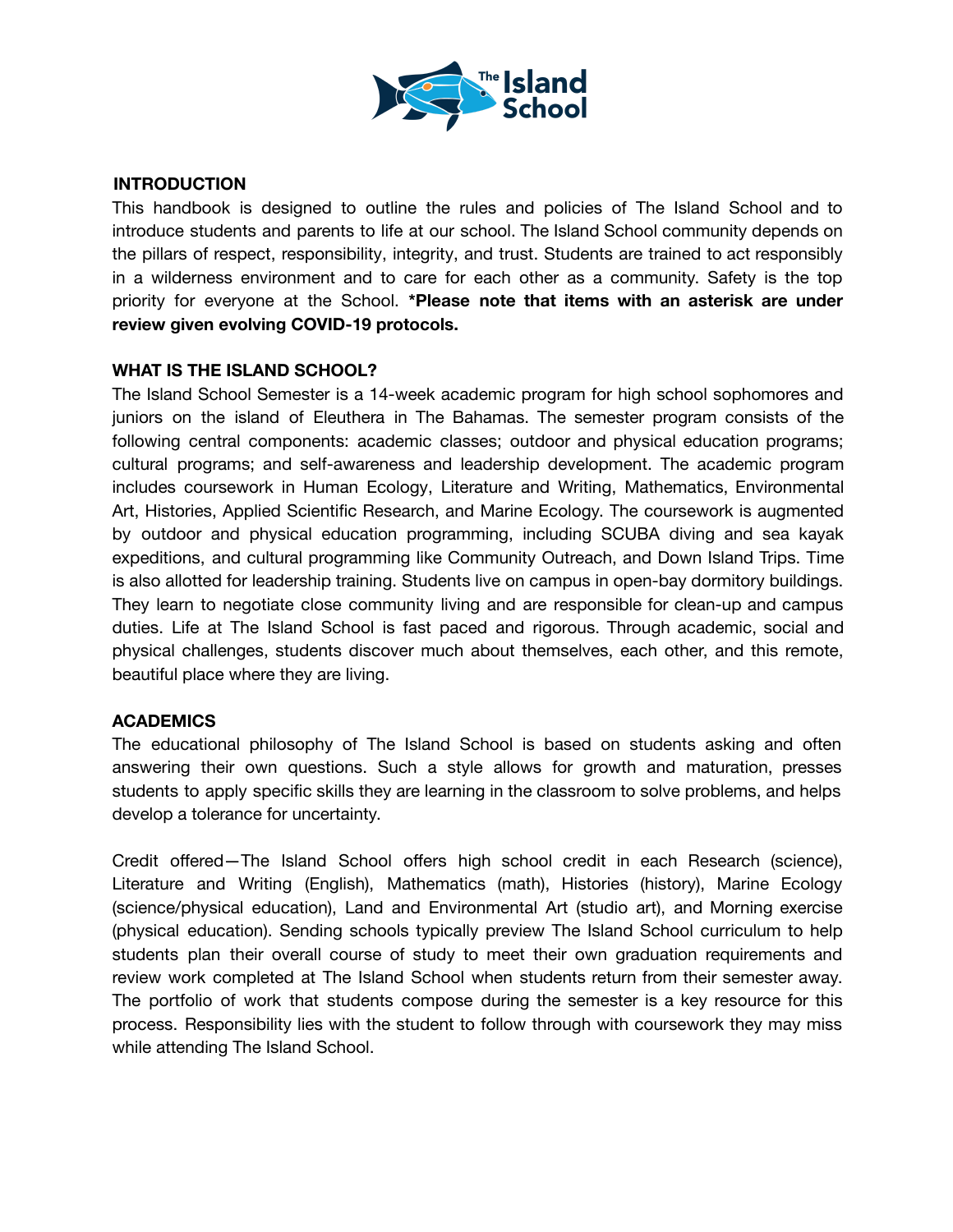

Academic Honesty—Individual integrity is essential to a successful community. Academic honesty is particularly important in a school community. Cheating and plagiarism represent two forms of academic dishonesty that will not be tolerated at The Island School and can result in dismissal of a student. We often do group work on projects and research in which students collaborate and share results. In these cases it is expected that all members of the group will cooperate and take an equal role in the completion of assignments.

Advising and Student Support—Each student is assigned a faculty advisor. The advisor serves as a point person for the students, and monitors overall student progress at school. The students advisor is their go-to faculty member, and that faculty will work with them on personal growth throughout the semester. If an issue arises, the advisor works in collaboration with an administrator, the student, and the student's parents to bring about positive change. All advisors have 4-5 advisees. In our community, we have many resources to support students. Time is allotted in the weekly schedule for meetings with the faculty advisor. This faculty advisor is also responsible for providing a written report on the student's progress at midterm and semester's end.

Assessment—The Island School uses a skill-based assessment system focused on students acquiring fundamental tools that can be applied to all subjects and disciplines. The cross-disciplinary skills assessed throughout the term are Comprehension, Reasoning, and Communication. A standard A, B, C, D, F grading system with pluses and minuses is used. Our use of this skill-based system of assessment and evaluation allows us to give more detailed and focused feedback than traditional systems.

Final reports are thorough, including overall grades broken down into the skill areas and narrative feedback. Final grades, which are sent to parents and sending schools, arrive approximately two weeks after the completion of the semester or after all financial obligations have been met. These serve as the official grades of record for the Semester.

\*Schedule––The daily schedule at The Island School changes often. Given a greatly similar over-arching experience of the semester, the schedule that governs our day to day activities looks slightly different for each of our family groups. We start our days at 6:30 AM with a medical screening, as per our COVID-19 protocols. We then gather as a community - students and teachers - at morning circle to share announcements and the plan for the day. Following the singing of The Bahamas National Anthem, we transition to AMX- our morning exercise routine. We find that this activity helps jump-start the day, waking our minds as well as our bodies, and allows more time later for work, play and reflection. Exercises vary daily, building endurance, strength, and confidence in a variety of activities. Students come back from AMX to clean/organize their personal space and get ready for breakfast at 8:30 AM. Students rotate dish crew and general cleanup after meals.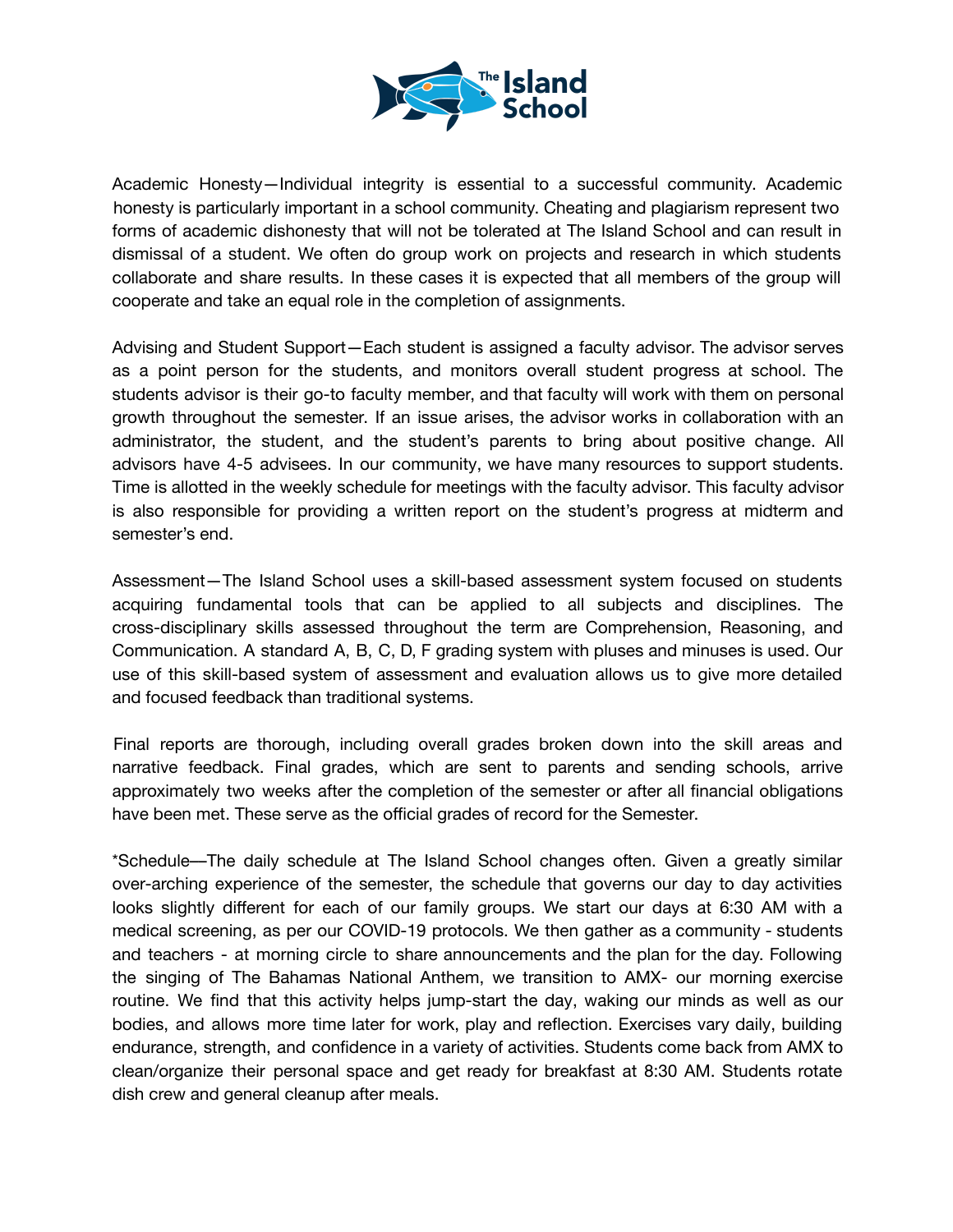

Classes are held throughout the morning and afternoon with lunch happening every day at noon. Students have "exploration time" once per week from the end of classes until dinner, usually 4:30 - 5:45 PM and once every weekend, either in the morning or the afternoon. At 5:55 PM the entire community gathers for a dinner circle at which time we share announcements, reflect on the day. After dinner, this time is mostly dedicated to study, down time, dorm meetings, and occasional night classes. Teachers are often available during this time to assist students with homework. On duty faculty are present to assist with issues as they arise and to help facilitate weekly "phone time." Students are expected to be in their dorms everyday at 9:30 PM. As our days are long and start early, lights-out is at 10:00 PM.

Study Hours—Study hours are typically from 8:00 - 9:30 PM Sunday through Friday. It is expected that the atmosphere throughout campus during study hours remains conducive to productive study. There are designated work spaces for quiet, individual study and group work. The dining hall is open for study breaks and snacks during these hours. Students, with the guidance of their advisor, are expected to take responsibility for managing their time.

Standardized Testing—We do not offer standardized testing during your time on Eleuthera.

## **\*COMMUNITY OUTREACH**

We typically facilitate more than 30 hours of community outreach in the surrounding communities of South Eleuthera. Because of the pandemic, we are unable to safely administer our typical programming. Our community outreach will be more focused on our immediate community through performing the necessary tasks and chores that make the campus operate efficiently.

## **OUTDOOR EDUCATION**

The outdoor leadership and physical components of The Island School are designed to challenge students to push themselves through difficulty and gain new found confidence. Students learn to persevere and move outside of their comfort zones, support one another when the going gets tough, and celebrate accomplishments as individuals and as a community.

#### **EXPEDITIONS**

Sea kayaking expeditions are a key facet of our place-based education model, during which students interact with the coastal environment of South Eleuthera. Expeditions provide students the platform to learn essential hard skills involved in sea kayaking and leave no trace camping while building the soft skills associated with leadership. Students take turns leading their pod through the day's route, selecting and setting up a campsite, cooking meals collaboratively, and learning about themselves and each other through various activities.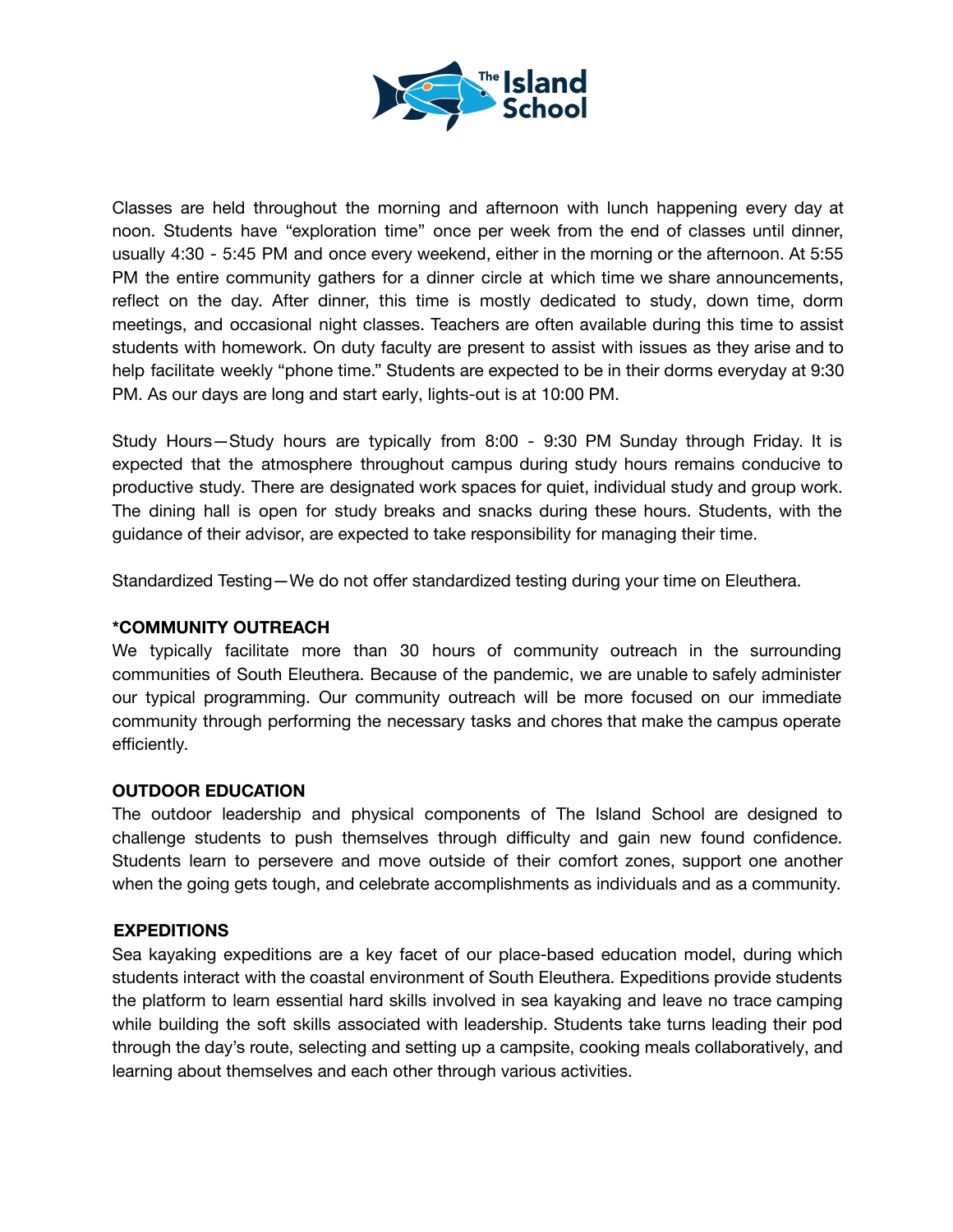

#### **SOLO EXPERIENCE**

Students participate in a 48-hour solo experience. Our solo experiences are not designed to be survival tests, they are, however, a time for students to engage in reflection and spend time alone with their thoughts. The ability to reflect on our thoughts and critically analyze our actions and decisions are fundamental aspects of experiential education. While each student will have a unique solo experience, all students undergo this journey, ultimately strengthening community bonds.

#### **MORNING EXERCISE**

The morning exercise program is a rigorous physical education experience. The entire community—students and faculty alike—spends at least one hour participating in a variety of workouts five days of the week. Most exercises include a combination of swimming, running, and calisthenics; other offerings center on team sports such as water polo, volleyball, or ultimate Frisbee, while yoga and snorkeling opportunities develop mental fortitude and wellness. In addition, our regular morning exercise takes place across Cape Eleuthera where we live, and serves as an added way to connect with and explore our environment.

#### **SCUBA DIVING**

The SCUBA program is instrumental to the Island School journey because it provides students with an opportunity to explore the beautiful underwater environment that surrounds Eleuthera. Treated as a typical class, students must complete book work and demonstrate proficiency in a number of underwater skills. The SCUBA program supports our marine ecology curriculum, where students use SCUBA as a tool to access and better understand our marine environment. By the end of the semester, most students acquire PADI's Open Water Diver certification and log upward of five dives, including a night dive.

#### **\*HEALTH AND SAFETY**

The Island School program is focused on healthy living. Five days a week begin with exercise. Our goal is for students to return from The Island School program strong in body, mind, and spirit. In the event of illness, we have medically trained staff on our campus to handle day to day medical issues that arise. In addition there is an experienced and competent doctor, along with nurse practitioners, on call 24 hours a day at the Rock Sound Clinic located twenty miles from campus. More serious illness or injury that requires evacuation off the island is coordinated through The Island School staff. Teachers and staff members are trained in advanced wilderness first aid and there is always a staff member with a wilderness first responder (WFR) certification on call at the campus and on all wilderness expeditions. Strong reliance on the buddy system ensures that students take responsibility for themselves and their classmates. The Island School must have complete and up-to-date health information for each student. During orientation, the medical staff conducts personal interviews with each student. It is critical that every student has a medical form and a liability agreement signed by a parent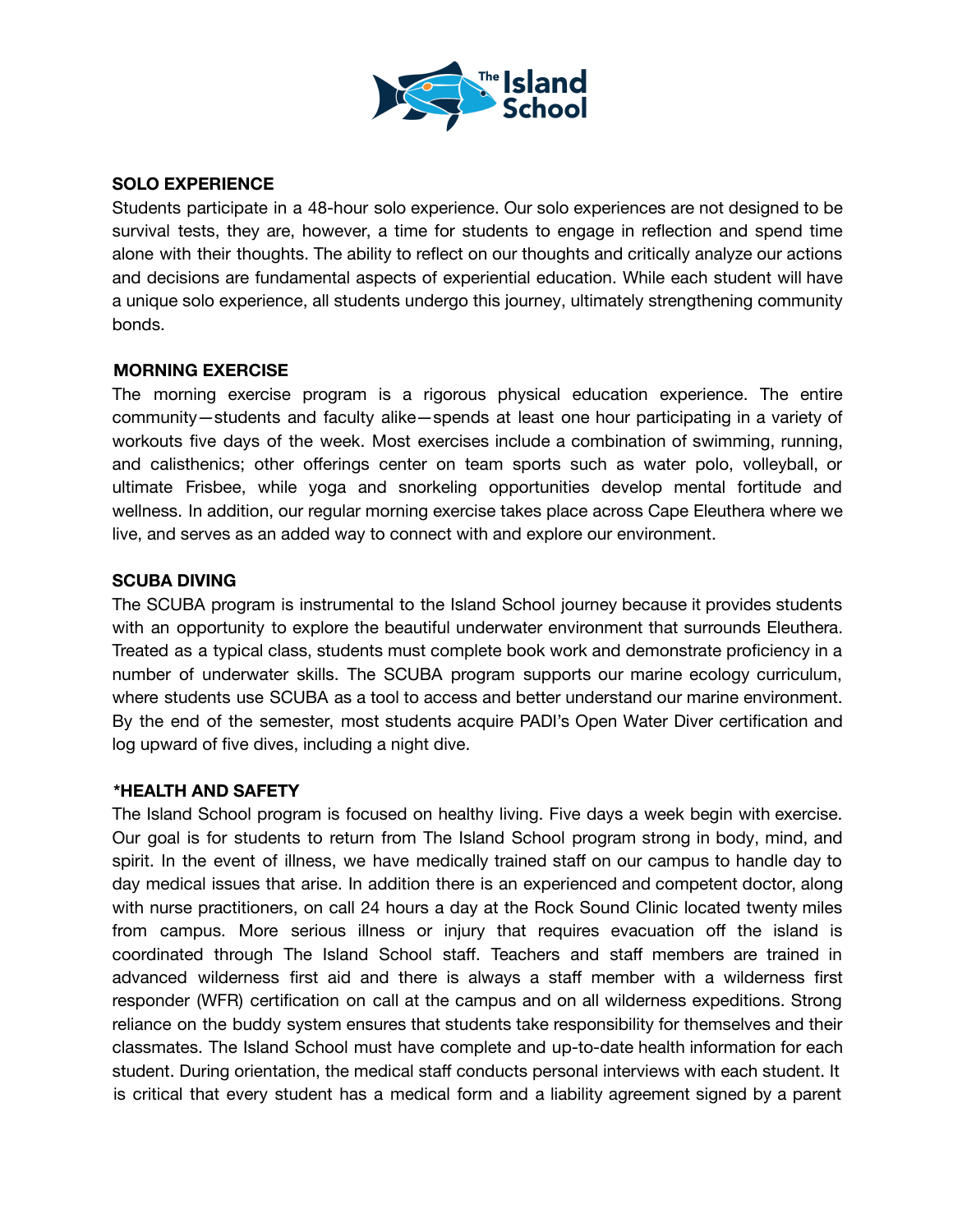

and a physician. Additionally, The Island School medical liability agreement must be completed and signed authorizing Island School staff to act and serve in loco parentis.

**We are requiring all Island School students to have a COVID-19 vaccine for the 2021-2022 school year.** All necessary forms are mailed to you well in advance of the start of your semester. All students are required to purchase Diver Alert Network (DAN) Preferred level insurance for emergency evacuations. The DAN phone number is (800) 446-2671 and the web site address is www.diversalertnetwork.org.

For legal reasons, students cannot access a first aid kit without faculty supervision. All student prescriptions and over-the-counter medications are checked by the medical staff upon arrival at the School and must be kept in the medical office and dispensed by the medical team. If a student feels ill, they should notify a faculty member who will make a judgment as to their care. By placing great emphasis and importance on training, health, and safety, we hope to prevent the occurrence of illness and accidents.

#### **KITCHEN AND DINING**

Students are expected to attend all meals. Due to the level of activity at The Island School, snacks are also available at 4:30 PM and 9:00 PM.

## **SCHOOL STORE / STUDENT ACCOUNTS**

The School Store operates at designated times throughout the day. Students can purchase books, journals, school supplies, stamps, envelopes, dive tables and log books, Island School clothing and other items. All students will have an account to which they can charge school store items. Students may also draw cash from their accounts for trips to town or other incidentals. Parents will be billed monthly and or at the end of the semester after the students return home. Typical charges to the store account are about \$500-\$800 for the semester. If you would like a specific limit set on the student store account, please notify us.

#### **LAUNDRY**

Laundry is sent out and picked up once a week. It is usually returned the following day. Laundry costs are included in tuition. Students should bring 2 sets of standard twin sheets.

#### **\*FAMILY WEEKEND**

Parents/guardians and immediate family are invited to The Island School for a long weekend during the semester. Exact dates and details for the fall and spring Family Weekends will be communicated in a later mailing.

#### **COMMUNITY LIFE**

As stated at the beginning of this handbook, The Island School community depends on the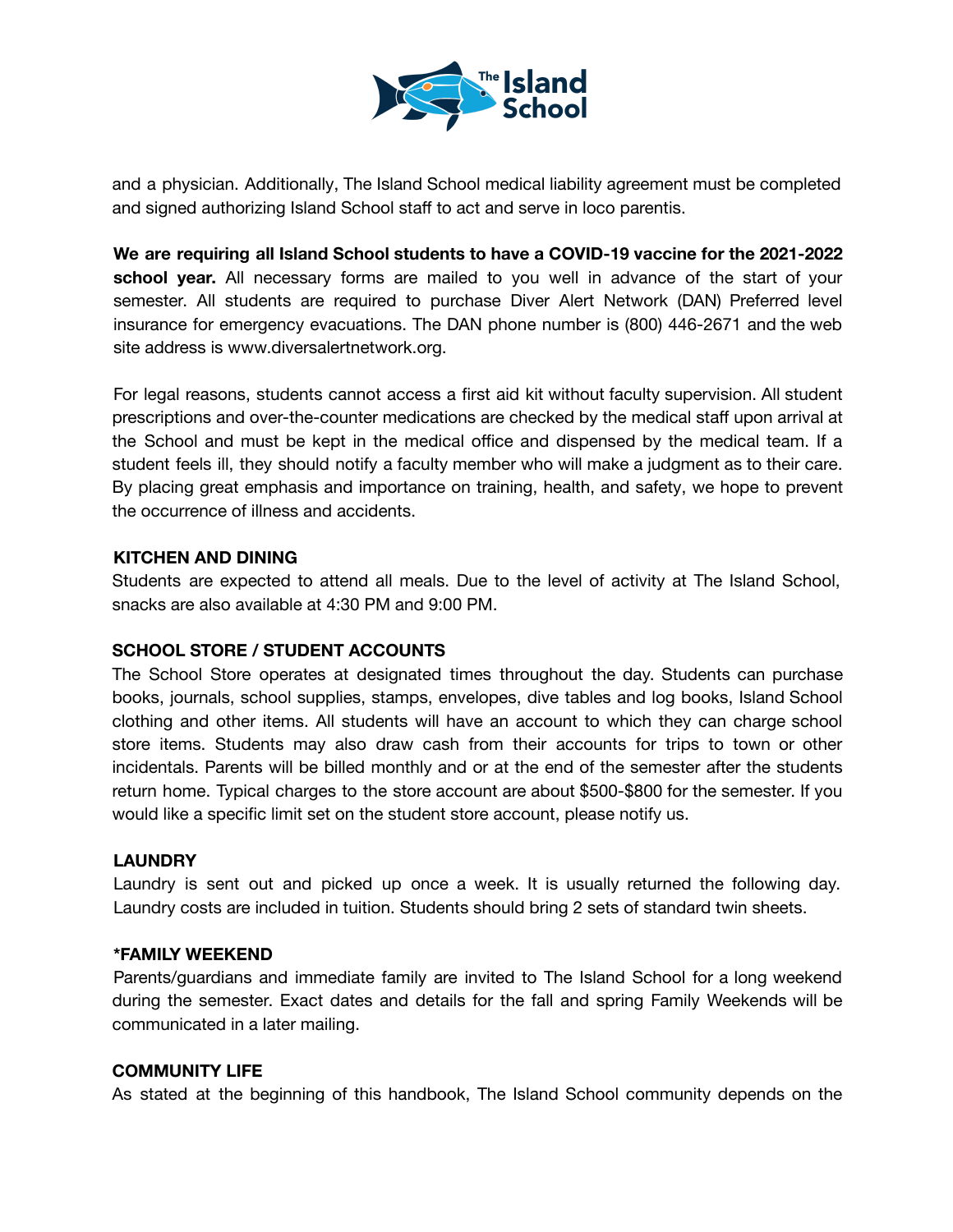

pillars of respect, responsibility, integrity, and trust. These same concepts, along with our overriding concern for the physical and emotional safety of our community members guide our rule structure. All school rules apply to all students at all times during their enrollment at The Island School, whether on or off campus. Enrollment at The Island School constitutes acceptance of all school rules and the consequences of their violation.

## **STUDENT RULES & EXPECTATIONS**

#### **Community Life**

The Island School community depends on the pillars of respect, responsibility, integrity, and trust. These same concepts, along with our overriding concern for the physical and emotional safety of our community members guide our rule structure. All school rules apply to all students at all times during their enrollment at The Island School, whether on or off campus. Enrollment at The Island School constitutes acceptance of all school rules and the consequences of their violation. Our community expectations are considered central to our safety and success as a community. There are two community expectations, and following that, general rules and expectations of the school. Infractions fall under minor and major breachings, and "non-negotiable" dismissable violations detailed below.

## **Community Expectations**

1) You must not put yourself or anyone else in any kind of danger. This includes, and is not limited to: disobeying any safety rules or directions from faculty, disrespecting the emotional rights of others (bullying, hazing, etc.), or any other behaviors that jeopardize the physical or emotional health of a community member. You must not use, misuse, or be in possession of any illicit substances**.** Illicit substances include, and are not limited to alcohol, tobacco, electronic cigarettes, marijuana, and the misuse of prescription medications. You must not engage in sexual activities.

2) You must be honest and trustworthy at all times. This includes, and is not limited to: lying, cheating, stealing, plagiarism, straying beyond established boundaries, sneaking out of the dormitories, etc.

## **General Rules**

The following general rules are designed to maximize learning and safety in our program:

*Academic Expectations—* It is expected that students will attend all classes and complete all assignments on time and to the best of their ability.

*Exclusive Relationships—* Much of what transpires during the 100-day semester at The Island School focuses on building a community. We encourage students to develop close and lasting friendships. Exclusive relationships, however, have the potential to harm the community by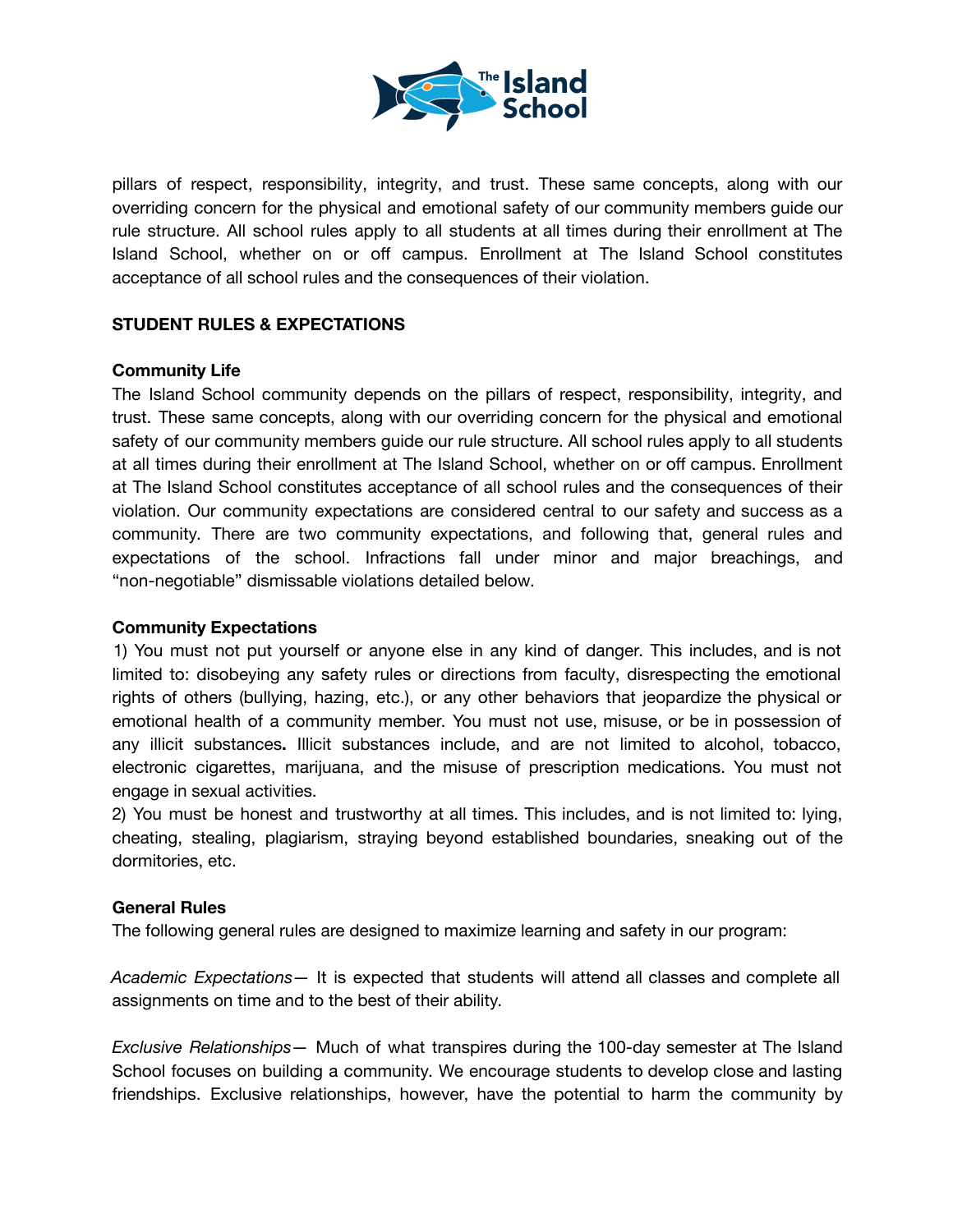

creating boundaries between people. For this reason, exclusive relationships, whatever their nature, are discouraged as they disrupt the cohesiveness of a positive and productive community. Intimate contact and sexual relationships are prohibited for the reasons stated above as well as for health considerations.

*Transportation—* Students may travel in Island School motor vehicles driven by Island School staff members only, unless specific permission has been granted.

*Cell Phones—* Students are not permitted to have cell phones at The Island School. All phones are collected and safely and securely stored for the duration of the semester.

*Signing Out—* Students must sign out to leave campus for any reason other than sanctioned Island School activities. Students may not be off campus unaccompanied after dark under any circumstance. When signing out for school activities, students are agreeing to follow all the rules outlined

*Dormitory Rules and Expectations—* Students may not enter a dormitory that is not their own at any time. Check-in is at 9:30 PM every night. Lights are turned off in the dormitory at 10:00 PM every night. After this time ("lights out"), students may not leave their dorm. The dormitory space is the responsibility of all occupants. The dormitory must remain clean and clear of food. Food should never be consumed or stored in dorm space. All dormitory rules and expectations are strictly enforced.

*Dress Code and School Uniform—* Our Dress Code reflects the productive, professional and academic setting we are in. Please abide by these guidelines and show respect for our community.

**Uniform**: Following the lead of our host country, The Island School has a **school uniform**. Island School shirt or polo (excluding IS athletic shirts) and solid khaki, navy, or black shorts (conservative length, 5" inseam or longer) or pants (no jean shorts, rips, or tears). For colder weather, jeans or pants free of rips or tears are acceptable.

**Athletic/Swim Uniform**: Athletic shorts, or bathing suit (one piece or two piece) for swimming or athletic compression shorts / spandex, full coverage bottoms and supportive athletic tops required.

## **Dress Code**:

● When not in school uniform, casual attire is permitted as are most clothes. *We provide reasonable rules and procedures for daily dress outside of the academic school day/week as follows:*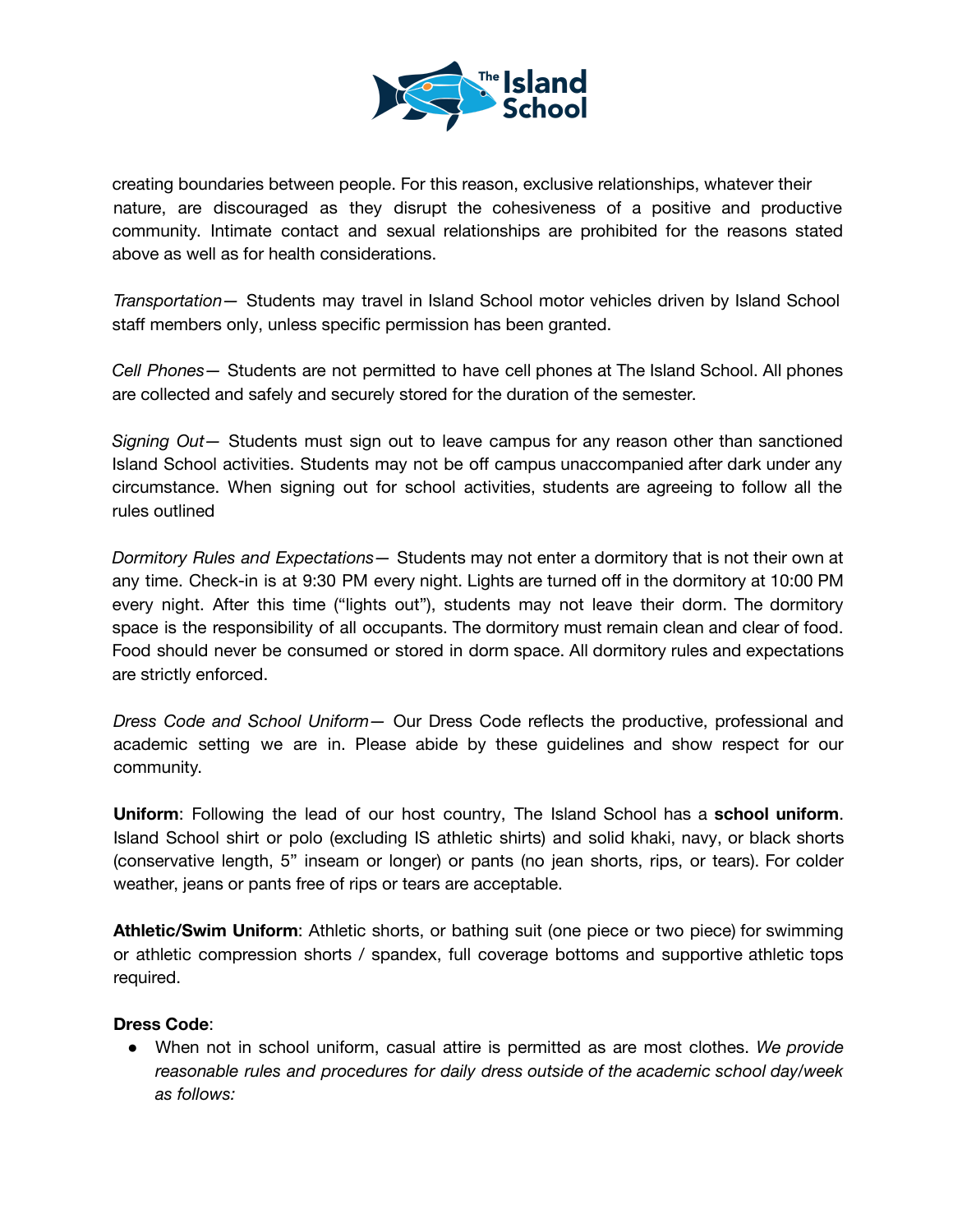

- *● No torn or ripped clothing.*
- *● No clothing with inappropriate language or symbols (including vulgar, bigoted, belittling, or exclusionary language or imagery, or the promotion of tobacco, alcohol, or other drugs).*
- *● Clothing must not expose midriffs, underwear/ undergarments or buttocks, have open sides or be transparent/shear.*
- *● Shirts must be worn except at the beach, in the water or when exercising.*
- *● Footwear must be worn at all times (except on the beach, in the dormitories, on boats, or in the water).*
- Students should plan on bringing casual but respectful clothing.

# **Clarifications**

**Meals**: uniform (Mon-Sat) dress code (Sun)

## **Class Time**: uniform

**Research or Fieldwork**: long sleeve, hat, sunglasses, and appropriate footwear. Your research advisor will inform you of the appropriate clothing for your specific research class once you are here.

**Athletics/Swim Uniform:** Morning Exercise, Expeditions

\*\* **SCUBA diving:** All students are to wear a full coverage long sleeve, full coverage, appropriate bathing suit, including spandex or shorts when diving.

**Dorms**: dress code

**Study Hours**: dress code

**Community Outreach or special events**: uniform, specifically an Island School polo shirt, and longer conservative skirts, shorts, or pants.

**Downtime/Exploration time**: dress code. Whenever students are outside of the dorm, they must always be wearing shorts/pants, and shirts unless swimming or participating in AMX.

*\*Note: Dress codes vary by program and division. The dress code outlined above pertains to Semester & Summer Term students.*

## **Risk Management**

We are located in a remote location on the island of Eleuthera, this means we are 4-6 hours from definitive care. The Cape Eleuthera Island School has a comprehensive Risk Management Manual and students are expected to take risk management seriously.

Due to our location and the nature of our Semester, general risk management rules for our students include but are not limited to:

- You must wear shoes at all times with the exception of indoors, decks, and beaches
- No climbing trees above students own height
- No inversions (flipping)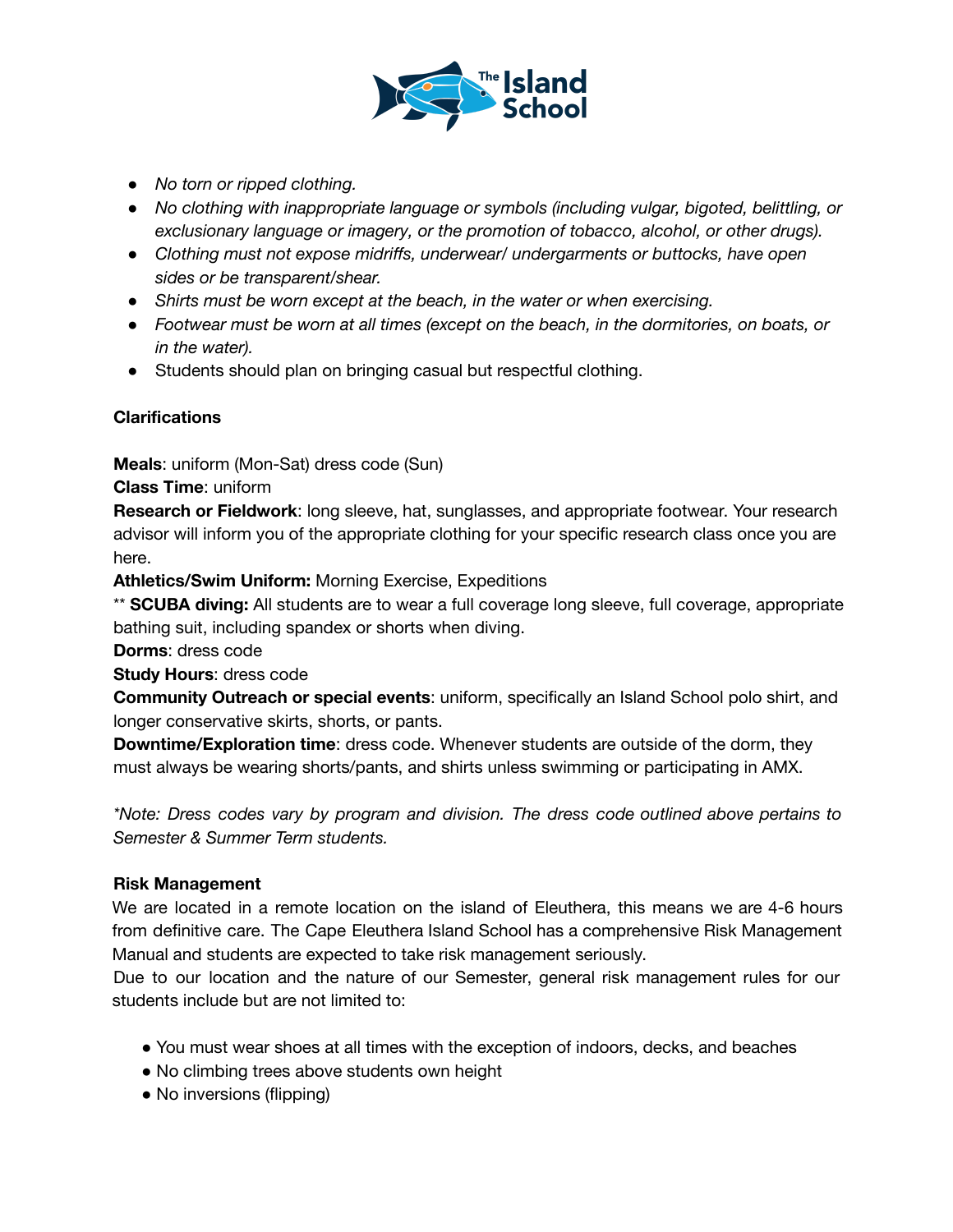

- No head-first diving into water
- You must wear a helmet while riding a bike

## **Harassment Policy**

The Island School is a community in which every individual should be treated with respect and sensitivity. These are vital elements to the success of our community. Tolerance and patience should always be practiced and individuality should be encouraged. Harassment of any kind (ethnic, religious, gender, sexual, or sexual orientation) has no place in The Island School community. Harassment includes both overt acts of physical assault and less obvious forms of unnecessary touching, suggestive remarks, verbal abuse, graffiti, epithets or "humor." Particularly egregious violations will be considered a violation of the first major school rule. A member of the community who believes that they have experienced any form of harassment should bring it to the attention of a faculty member immediately. All members of the community are obligated to take these complaints seriously, and immediate action will be taken against the individual or group that harasses others.

## **Infractions**

Violation of our community expectations falls into two categories

- **1. Dismissable Infraction**
- **2. Violations**

## **Dismissable Infraction**

If you violate a dismissable infraction, you can expect to be sent home from The Island School. Things that fall under this category include but are not limited to -

- You must not use, misuse, or be in possession of any illicit substances**.** Illicit substances include, and are not limited to alcohol, tobacco, electronic cigarettes, marijuana, and the misuse of prescription medications.
- You must not engage in sexual activities sexual activities are considered anything below the waist

Your time here on Eleuthera is to be spent with the community, exploring yourself and your role in the world. As a school, we've drawn the line at the above items as hindrance to our ability to maintain a safe community environment. We ask that you understand this expectation and refrain from engaging in the above activities, if not, you may be sent home from the program.

## **Violations**

Violations are split into two categories, minor and major infractions of our community expectations and general rules and expectations.

**Minor Infraction** includes but is not limited to **-**

● Disregarding safety expectations, unexcused absence from expected duties (dish crew,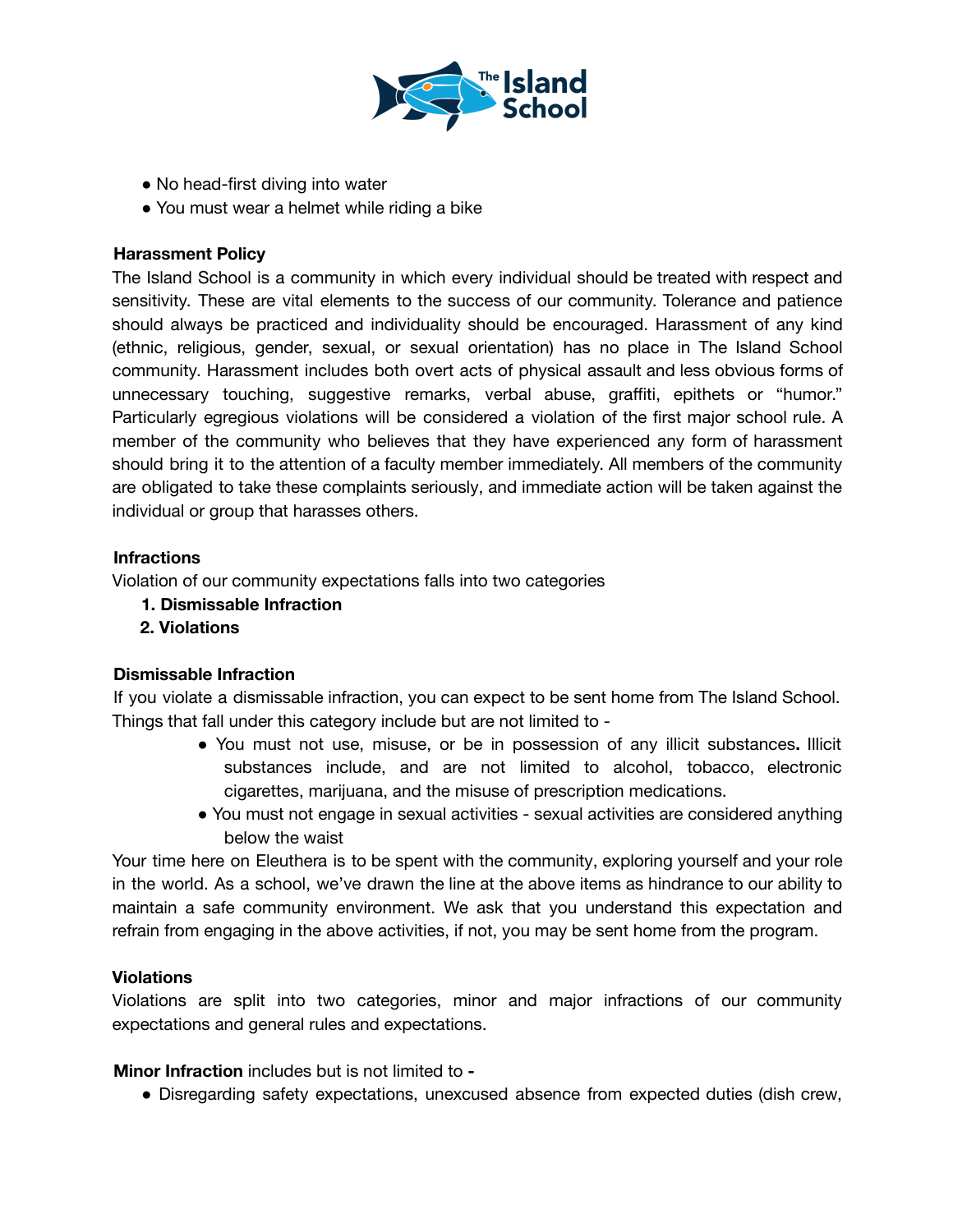

chores, class, etc.), tardiness to designated check-in times, uniform transgressions, unsanctioned internet usage, engaging in exclusive relationships

**Major Infraction** includes but is not limited to **-**

● Lying, cheating, stealing, plagiarism, leaving established boundaries, disrespecting Island School, or community members property, \*intentionally not wearing your COVID mask, inverting (diving, flipping) into water

We understand that we are all human and make mistakes; we aim to hold space for processing mistakes and ultimately understanding our role in this community on a deeper level. You can expect to meet with your advisor, administrators, and the Semester or Summer Term Director following repeated violations. If understanding is not met, you can expect to be sent home from The Island School following repeated violations to our minor and major school rules.